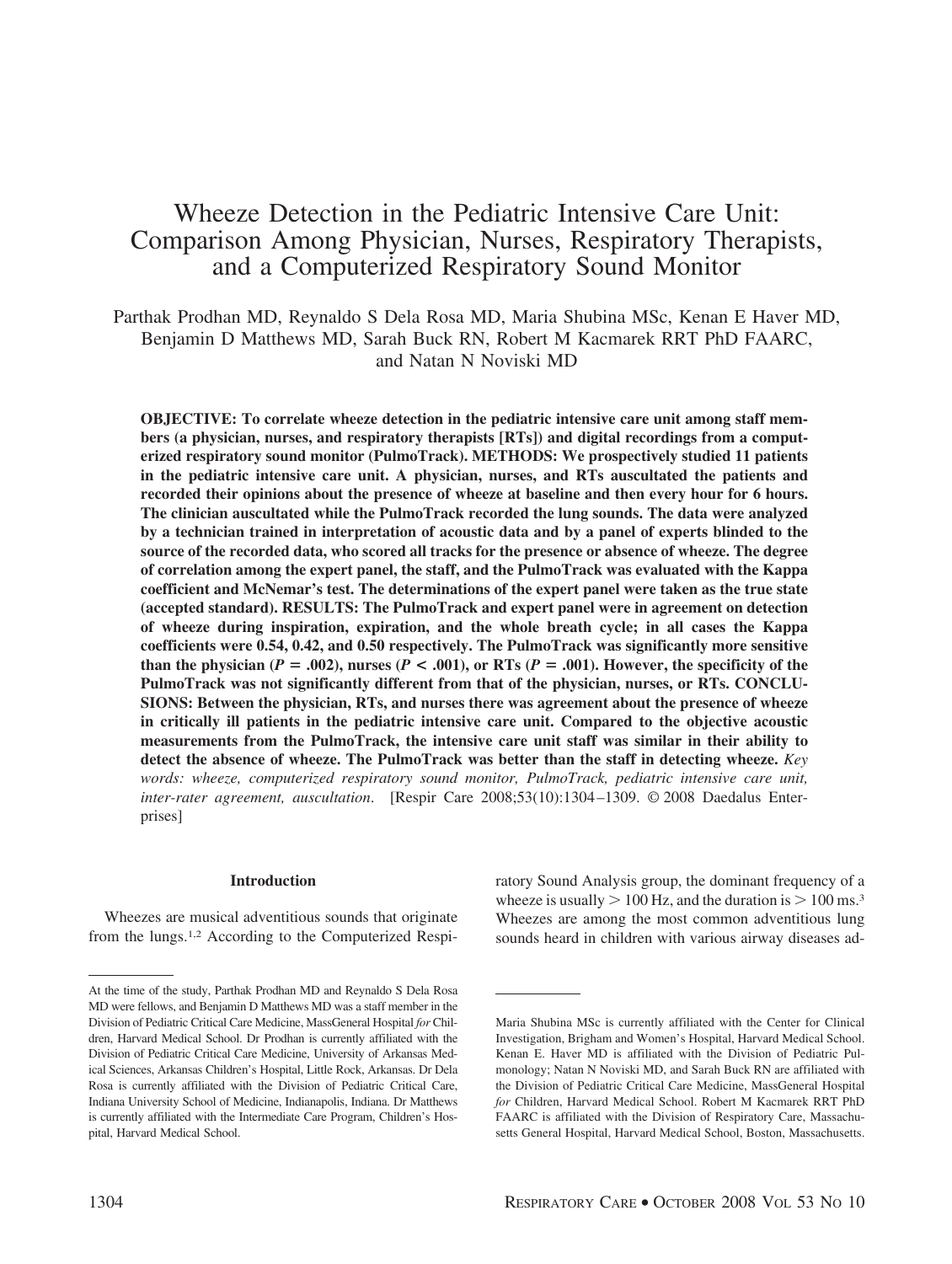mitted to the pediatric intensive care unit (PICU). The high noise level in the PICU may interfere with auscultation. In some PICUs the baseline noise is in the range  $60 - 120$  dB,<sup>4-7</sup> which is substantially higher than that recommended by the World Health Organization (35 dB indoors, and 30 dB in a bedroom).

SEE THE RELATED EDITORIAL ON PAGE 1283

PICU staff perform intermittent auscultation to detect wheeze. Their assessment provides clues to the presence of various airway disease states among intubated and nonintubated children. This assessment helps trigger appropriate therapeutic interventions in these children with rapidly changing lung conditions. However, the stethoscope has limitations. Auscultation is a subjective process, not easily quantifiable, and has a frequency response that attenuates lung sounds with frequency components above 120 Hz.8,9

Given the noisy PICU environment and clinicians' different abilities to detect and quantify wheeze, a computerized respiratory sound monitor could provide continuous noninvasive wheeze assessment, independent of staff. Recently, advances in microelectronics have allowed improved sound amplification and filtering. The incorporation of this technology in a computerized respiratory sound monitor offers a consistent and high-fidelity automatic method for detecting and better characterizing adventitious and normal breath sounds.10-12 A computerized respiratory sound monitor may provide early warning of clinically important changes in airway patency. A few studies have investigated the inter-rater agreement on wheeze detection in non-PICU environments,<sup>12-15</sup> but little is currently known about inter-rater reliability in detecting wheeze in the PICU.

The aim of this study was to compare inter-rater agreement about wheeze detection in PICU patients. We compared auscultation findings from respiratory therapists (RTs), nurses, and a 3rd-year PICU fellow physician to the findings of an expert panel who listened to digital recordings of lung sounds acquired by a high-fidelity computerized respiratory sound monitor (PulmoTrack model 1010,

| Table 1. | Subjects |
|----------|----------|
|----------|----------|

| Subject        | Sex    | Age $(y)$      | Diagnosis          | Intubated<br>and<br>Ventilated |
|----------------|--------|----------------|--------------------|--------------------------------|
| 1              | Male   | 4              | Asthma             | Yes                            |
| $\overline{2}$ | Male   | $\overline{c}$ | Asthma             | No.                            |
| 3              | Female | 8              | Pneumonia          | Yes                            |
| $\overline{4}$ | Male   | 6              | Asthma             | N <sub>0</sub>                 |
| 5              | Female | 11             | Asthma             | N <sub>0</sub>                 |
| 6              | Female | 5              | Pneumonia          | N <sub>0</sub>                 |
| 7              | Female | 12             | Asthma             | N <sub>0</sub>                 |
| 8              | Male   | 3              | Asthma             | N <sub>0</sub>                 |
| 9              | Male   | 14             | Spinal cord injury | Yes                            |
| 10             | Female | $\overline{c}$ | Asthma             | N <sub>0</sub>                 |
| 11             | Male   | 2              | Asthma             | N <sub>0</sub>                 |

Karmel Medical Acoustic Technologies, Yokneam Illit, Israel) at the same times that the clinicians auscultated.11,12,16,17 We also compared the RTs', nurses', physician's, and expert panel's findings to those of the Pulmo-Track's wheeze-detection algorithm.

## **Methods**

The work was carried out at MassGeneral Hospital *for* Children, Boston, Massachusetts, and the institutional review board approved the study.

## **Subjects**

Informed consent was obtained from the patients' parents. The patients included were  $\leq 16$  years old, had wheeze (due to asthma or other diseases), and were admitted to the PICU. Excluded were patients with wounds or lesions over the trachea or chest that prevented the placement of the contact acoustic sensors or adhesives, patients with known allergy to micropore adhesive tape, patients with defibrillators or pacemakers (which could interfere with the sounds detected by a computerized respiratory sound monitor), and patients in whom the study protocol would interfere with the patient's normal treatment protocol.

Eight of the 11 subjects had an admitting diagnosis of acute asthma, and 3 of the subjects were admitted for conditions other than asthma (Table 1). The 8 patients with asthma were enrolled in the order in which they were admitted to the PICU. The 3 nonasthmatic patients were enrolled at random, and placed in the study following the second, fourth, and sixth asthmatic patients. The resulting order of study subjects was 2 with asthma, 1 without asthma, 2 with asthma, 1 without asthma, and so on, ending with 2 with asthma.

Natan N Noviski MD presented a version of this paper at the 31st Critical Care Congress of the Society of Critical Care Medicine, held January 26-30, 2002, in San Diego, California.

This research was supported by Karmel Medical Acoustic Technologies, Yokneam Illit, Israel. The authors report no conflicts of interest related to the content of this paper.

Correspondence: Natan N Noviski MD, Pediatric Intensive Care Unit, MassGeneral Hospital *for* Children, 175 Cambridge Street, 5th Floor, Boston MA 02114. E-mail: nnoviski@partners.org.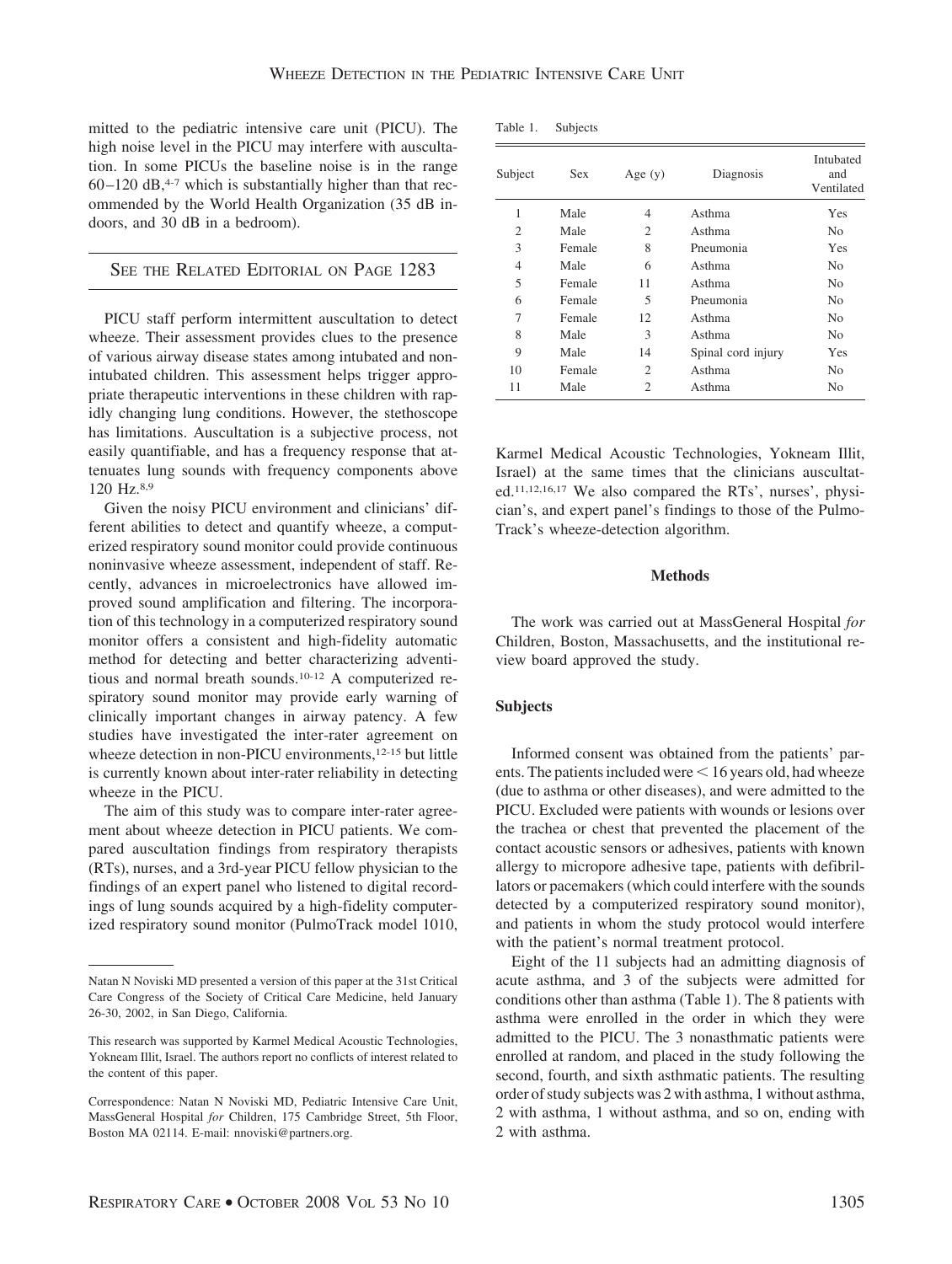## **Pediatric Intensive Care Unit**

The study was performed in an 8-bed PICU, approximately 4,232 gross square feet, located on the 3rd floor of a 21-story building that is surrounded by 3 other patientrelated buildings. Five of the 8 beds were in one large room that takes up approximately half of the PICU, in which curtains separate the beds from each other. These beds were in proximity to the nurses' station. Each subject was in one of these 5 beds during their hospital stay, and all measurements were done during daytime.

#### **Computerized Respiratory Sound Monitor**

Respiratory acoustic signals were recorded continuously by 5 phonopneumography piezoelectric contact sensors (PPG Sensors, Karmel Medical Acoustic Technologies, Yokneam Illit, Israel) applied over the trachea above the sternal notch, the right axilla, the left axilla, and both the left and right posterior lung bases. The sensors are coinshaped piezoelectric elements that have a linear  $\pm$ 3-dB frequency response from 75 Hz to 2,000 Hz, a resonance at 2.7 kHz, a useable range that extends beyond 4 kHz, and a built-in passive ambient-noise-rejection capability. The sensors were attached to the chest with adhesive foam pads that further reduce ambient-noise interference and eliminate contact noise. All the sensors were connected to the PulmoTrack, which performs signal conditioning (amplification  $\times$  3,000, and band-pass filtration of 80-4,000 Hz at 24 dB per octave) prior to analog-to-digital conversion (11,025 samples per second per channel). Two other signals were also tracked: ambient noise was recorded with an air-coupled microphone placed near the patient, and chest impedance was recorded to measure breathing activity (ie, respiratory rate, phase, and amplitude).11,12

The PulmoTrack's wheeze-detection software uses a fast Fournier transform algorithm that was previously verified and has a sensitivity of 91% and a specificity of 89% in wheeze detection.<sup>8,11,18</sup> The algorithm identifies continuous adventitious breath sounds in the frequency range 80 – 4,800 Hz in the tracheal channel and 80 –2,400 Hz in the chest-wall channels. The system identifies and discards speech, crying, and other vocal-cord sounds.<sup>12,19,20</sup>

An auditory audit of the data was performed to verify the detection accuracy. Sounds in the frequency range 150 – 850 Hz were classified as "asthmatic wheeze." The phase of respiration was determined by the changes in chest impedance recorded from the axilla sensors. All other continuous adventitious sounds outside that range were considered not asthmatic wheeze.<sup>12</sup>

The data were downloaded from the PulmoTrack and manually analyzed by a technician trained in the interpretation of acoustic data and who was blinded to the findings of the RTs, nurses, and the physician (a 3rd-year PICU fellow). The sponsoring company's budgetary constraints disallowed analyzing all the data, so by random drawing we chose to analyze only the data from the right lung base. Wheeze rate was calculated as:

Whereze rate = 
$$
T_w/T_{tot}
$$

where  $T_w$  is the breathing time with wheeze and  $T_{tot}$  is total breathing time.11,12,21

As healthy children have a wheeze rate of  $\leq 5\%$ , calculated with the above formula,16 the PulmoTrack uses a wheeze rate of  $> 10\%$  as the positive indication of wheeze.11,12

#### **Data Collection by Staff**

Once the PulmoTrack was attached and functional, and the child was identified as breathing regularly, a physician (same physician with all patients), a PICU nurse, and a PICU RT (both different in all cases) independently auscultated for the presence or absence of wheeze at all 5 sensor sites while the PulmoTrack recorded the breath sounds.

The physician's, nurses', and RTs' auscultation findings were scored 0 (no wheeze) or 1 (wheeze present), and each finding was ascribed to the inspiratory phase, expiratory phase, or entire breath. The staff was blinded to the PulmoTrack's continuous sound monitoring. Immediately before and after auscultation at each sensor site, the auscultating clinician pressed a button on the PulmoTrack that time-marked the PulmoTrack's log file. The presence/absence of wheeze was evaluated by the physician, nurse, and RT at the start of the study and then on the hour for 6 hours.

## **Validation of Data by Expert Panel**

The PulmoTrack's recordings were converted to a digital (WAV format) audio file and transferred to an audio compact disc, in which the assignment of a file to a particular audio track was randomized. One hundred time periods were randomly used to create acoustic data for the expert panel, which consisted of 2 pediatric pulmonologists, one RT, and one pediatric intensivist. Each panelist was a senior practitioner with  $> 10$  years of clinical experience in his or her discipline. Each panelist was blinded to the other panelists, the staff, and the PulmoTrack. The panelists listened individually to each recorded track and scored it for the presence or absence of wheeze, and determined the respiratory phase of the wheeze (entire breath, inspiratory only, or expiratory only). If the panelist thought a recording could not be scored as above, due to artifacts, the panelist could decline to score the recording. A lung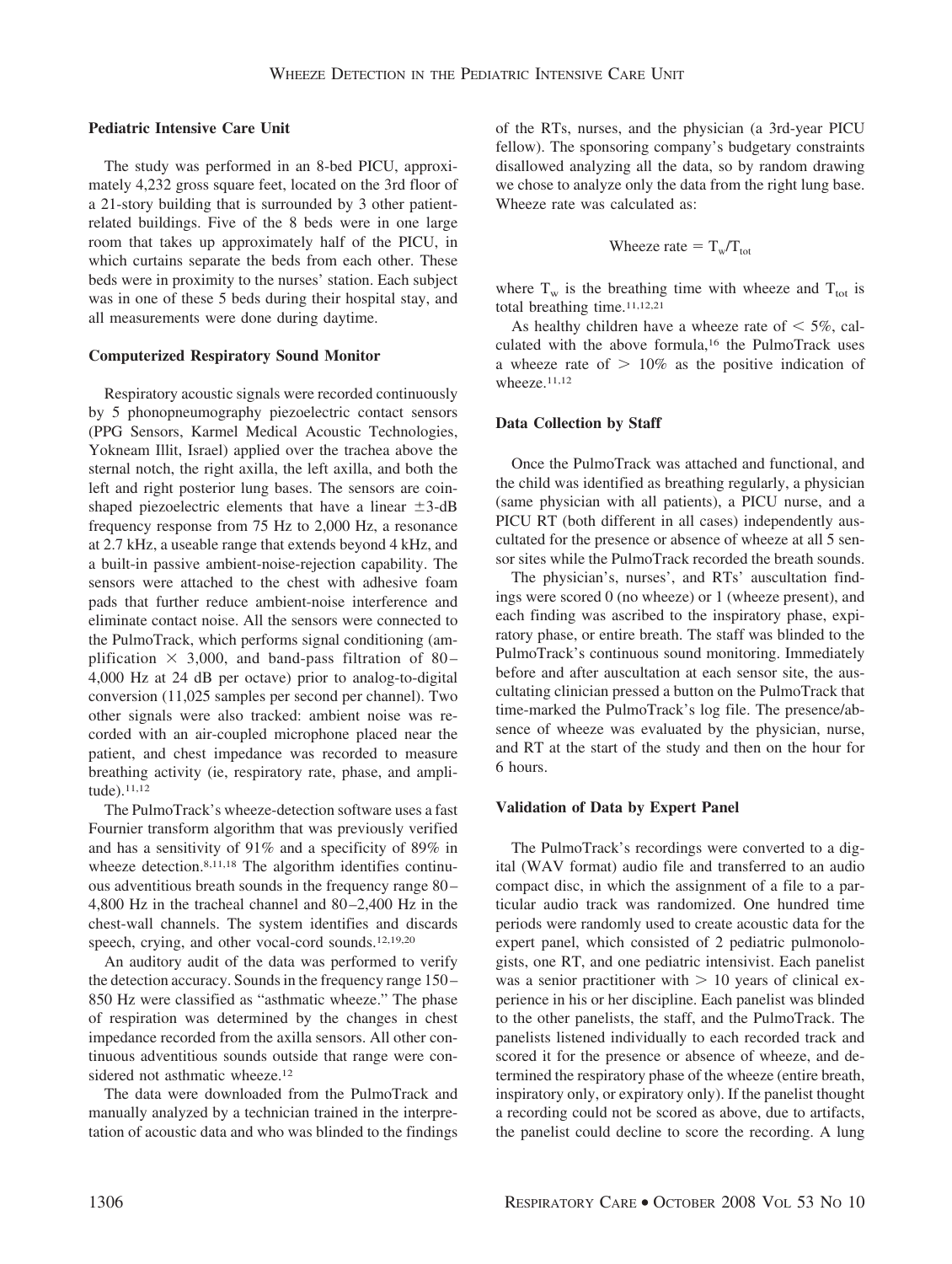sound was only considered a wheeze if  $\geq$  3 of the 4 panelists called it a wheeze; otherwise it was defined as a no-wheeze state.

## **Statistical Analysis**

We used the Kappa coefficient to measure the agreement among the physician, nurses, and RTs. The Kappa coefficient was constructed with a confidence level of  $alpha = 0.05$ . To calculate the sensitivity, specificity, and confidence interval for the presence/absence of wheeze we used the expert panel's findings as the standard. We used the exact McNemar test to compare the sensitivities and specificities between the PulmoTrack and each staff member, and to compare the proportion of wheeze detected by the PulmoTrack and the panel.

## **Results**

## **Subjects**

Table 1 describes the 11 subjects. The subjects' age range was 2–14 years. Five were female and 6 were male. Eight had asthma and were admitted with a primary diagnosis of asthma exacerbation, 2 were admitted for acute pneumonia, and one had acute respiratory failure secondary to spinal cord injury. Three were intubated for acute respiratory failure and received mechanical ventilation.

#### **Data Analysis**

The staff made 77 inspiratory-phase and 77 expiratoryphase observations. These observations were based on our protocol, in which the clinician examines the right lung base for the presence or absence of wheeze at the start of the study and then on the hour for 6 consecutive hours. Table 2 compares the initial wheeze detection by the staff. The physician detected marginally more wheezes than did the nurses or RTs. Table 3 shows close agreement among the staff in detecting wheeze (Kappa  $0.75-0.76$ ).

## **Validation of the PulmoTrack's Findings by the Panelists**

All the panelists detected breath sounds in only 84 of the 100 breath-sound recordings. The PulmoTrack and the expert panel were similar in their ability to detect wheeze during inspiration, expiration, and both inspiration and expiration (Kappa coefficients 0.54, 0.42, and 0.49, respectively) (Table 4). The PulmoTrack had moderate agreement with the expert panel.

Table 2. Wheeze Detection by the Physician, Nurses, and RTs

|                              |                                                    | Percentage of Wheezes Detected                         |                                                         |  |
|------------------------------|----------------------------------------------------|--------------------------------------------------------|---------------------------------------------------------|--|
|                              | <b>Both Phases</b><br>$(n = 154)$<br>observations) | <b>Expiratory Phase</b><br>$(n = 77)$<br>observations) | <b>Inspiratory Phase</b><br>$(n = 77)$<br>observations) |  |
| Physician                    | 20                                                 | 22                                                     | 18                                                      |  |
| <b>Nurses</b>                | 16                                                 | 18                                                     | 13                                                      |  |
| RTs                          | 16                                                 | 16                                                     | 16                                                      |  |
| $RT =$ respiratory therapist |                                                    |                                                        |                                                         |  |

Table 3. Wheeze-Detection Agreement Between the Physician, Nurses, and RTs

| Comparison                   | Kappa<br>Coefficient | Confidence Interval<br>(lower-upper) | (McNemar test) |
|------------------------------|----------------------|--------------------------------------|----------------|
| Physician vs nurses          | 0.76                 | $0.62 - 0.89$                        | .06            |
| Physician vs RTs             | 0.76                 | $0.62 - 0.89$                        | .06            |
| Nurses vs RTs                | 0.75                 | $0.61 - 0.89$                        | .99            |
| $RT$ = respiratory therapist |                      |                                      |                |

# **Comparison of PulmoTrack and Individual Staff Members**

The sensitivities of the PulmoTrack, physician, nurses, and the RTs were 75%, 49%, 44%, and 41%, respectively, and the specificities were 76%, 80%, 89%, and 87%, respectively (Tables 5 and 6). There were significant differences between the sensitivity of the PulmoTrack and the physician  $(P = .002)$ , nurses  $(P < .001)$ , and RTs  $(P = .001)$ . There was no significant difference between the specificity of the PulmoTrack and the physician  $(P = .62)$  or the RTs  $(P = .18)$ . The nurses did better than the PulmoTrack  $(P = .03)$  in identifying a no-wheeze state.

#### **Discussion**

The physician (3rd-year PICU fellow), nurses, and RTs were similar in their ability to detect wheeze in the PICU. The physician and RTs were as accurate as the Pulmo-Track in identifying the no-wheeze state. The PICU nurses were better than the PulmoTrack in recognizing the nowheeze state. The PulmoTrack was better than the PICU staff in identifying wheeze.

Agreement among experienced clinicians about the presence of physical signs in the respiratory system is approximately midway between complete agreement and chance.22-24 To the best of our knowledge, our study is the first to compare inter-rater agreement among a physician, nurses, and RTs in a PICU. We found close agreement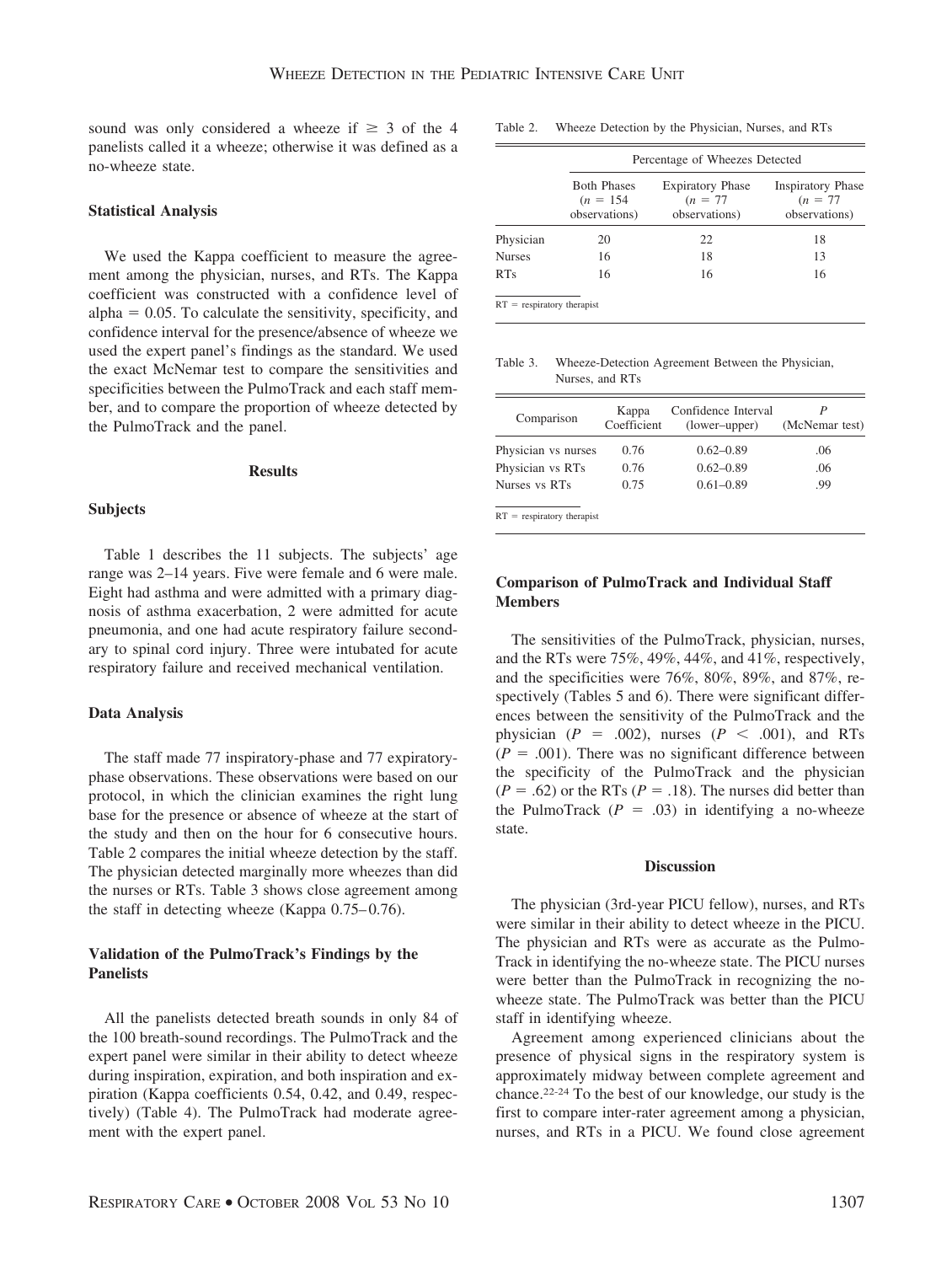| <b>Respiratory Phase</b> | Wheezes Detected by<br>PulmoTrack | Wheezes Detected<br>by Panel | (McNemar test) | Kappa<br>Coefficient | Confidence Interval<br>(lower-upper) |
|--------------------------|-----------------------------------|------------------------------|----------------|----------------------|--------------------------------------|
| Both phases              | (%)<br>48                         | (%)<br>47                    | .99            | 0.49                 | $0.31 - 0.68$                        |
| Expiratory phase         |                                   |                              | .99            | 0.42                 | $0.14 - 0.69$                        |
| Inspiratory phase        | 38                                | 36                           | .99            | 0.54                 | $0.28 - 0.80$                        |

Table 4. Agreement Between the Expert Panel and the PulmoTrack

#### Table 5. Sensitivity

|                                       | Sensitivity<br>(%) | Confidence Interval<br>(lower-upper) $(\% )$ | (McNemar test) |
|---------------------------------------|--------------------|----------------------------------------------|----------------|
| PulmoTrack                            | 75                 | 57.9-87.0                                    | NA             |
| Physician                             | 49                 | $32.4 - 65.2$                                | .002           |
| <b>Nurses</b>                         | 44                 | $27.8 - 60.4$                                | < 0.001        |
| RTs                                   | 41                 | $25.6 - 57.9$                                | .001           |
| $NA = not applicable$<br>$\mathbf{r}$ |                    |                                              |                |

 $RT$  = respiratory therapis

#### Table 6. Specificity

|                              | Specificity<br>(%) | Confidence Interval<br>(lower-upper) $(\%)$ | P<br>(McNemar test) |
|------------------------------|--------------------|---------------------------------------------|---------------------|
| PulmoTrack                   | 76                 | $60.5 - 87.1$                               | NA.                 |
| Physician                    | 80                 | $65.4 - 90.4$                               | .62                 |
| <b>Nurses</b>                | 89                 | $76.0 - 96.3$                               | .03                 |
| <b>RTs</b>                   | 87                 | $73.2 - 95.0$                               | .18                 |
| $NA = not applicable$        |                    |                                             |                     |
| $RT$ = respiratory therapist |                    |                                             |                     |

among the staff members in detecting wheeze and nowheeze conditions. This is similar to reports in non-PICU environments.12-15

Computerized respiratory sound monitors have successfully detected and analyzed wheeze in diverse types of patients, including in children with asthma8,24-26 and cystic fibrosis,27 in adults with asthma,28 and in patients exposed to occupational hazards.29 Those studies, which used different computer algorithms, found a wide range of sensitivity (approximately 50 – 80%). The PulmoTrack has also been used in more controlled environments. Bentur et al<sup>16</sup> used the PulmoTrack in the homes of 12 children with mild or moderate asthma to monitor nocturnal wheeze before and during treatment. They found that PulmoTrack provided quantitative and noninvasive information about nocturnal wheeze in children. There was good correlation with conventional indices of asthma activity, and the PulmoTrack assisted in assessing treatment efficacy.16 Gross et al used the PulmoTrack in a sleep laboratory to evaluate lung sounds and study the interaction between sleep position and bronchial obstructions in 20 patients.17 However, to the best of our knowledge, no previous data are available on the objective acoustic measurement of wheeze in critically ill children and comparison of such findings to professional evaluation.

The PICU environment is noisy, $4-7$  which can interfere with auscultation and the computerized respiratory sound monitor. Our results are similar to those of other studies in other environments. Trunsky et al<sup>30</sup> compared the auscultation abilities of medical personnel with and without the aid of automated breath-sound analysis. The automatic sound analyzer improved the detection rate of crackles (from 47% to 61%,  $P < .05$ ) and expiratory wheeze (from 50% to 66%,  $P < .05$ ) without affecting the specificity.<sup>30</sup> Pasterkamp et al<sup>24,31</sup> compared the subjective assessment and computer analysis of wheeze. Recorded breath sounds from asthmatic patients were presented to 40 health professionals. There was a reasonable accord between the mean subjective wheeze scores and the computer-analyzed wheeze scores.<sup>24,31</sup>

A limitation of our study was that the analysis was limited to the sounds from the right lung base. Further, our study had only 3 mechanically ventilated patients. Nevertheless, we believe that the 77 inspiratory and 77 expiratory assessments by the PICU staff and the 84 recordings assessed by the expert panel were sufficient to reasonably evaluate the performance of the PICU staff and the Pulmo-Track.

The physician in our study was a 3rd-year PICU fellow, so we cannot extrapolate our findings to all PICU physicians.

Even though each PICU staff was blinded to the auscultation findings of the other staff, each was aware of his or her own previous findings, so after the first baseline auscultation the clinician had an opinion on whether the patient had a wheeze. This might have increased the agreement among the staff in various circumstances. We believe, though, that in real clinical situations, practitioners use sequential auscultations to make their clinical assessments. We also believe that 154 observations (77 during inspiration and 77 during expiration) at 5 different sites was sufficient to minimize that potential bias.

We did not measure the noise level in our PICU during the study period. It is possible that daily variations in noise level could impact study findings.